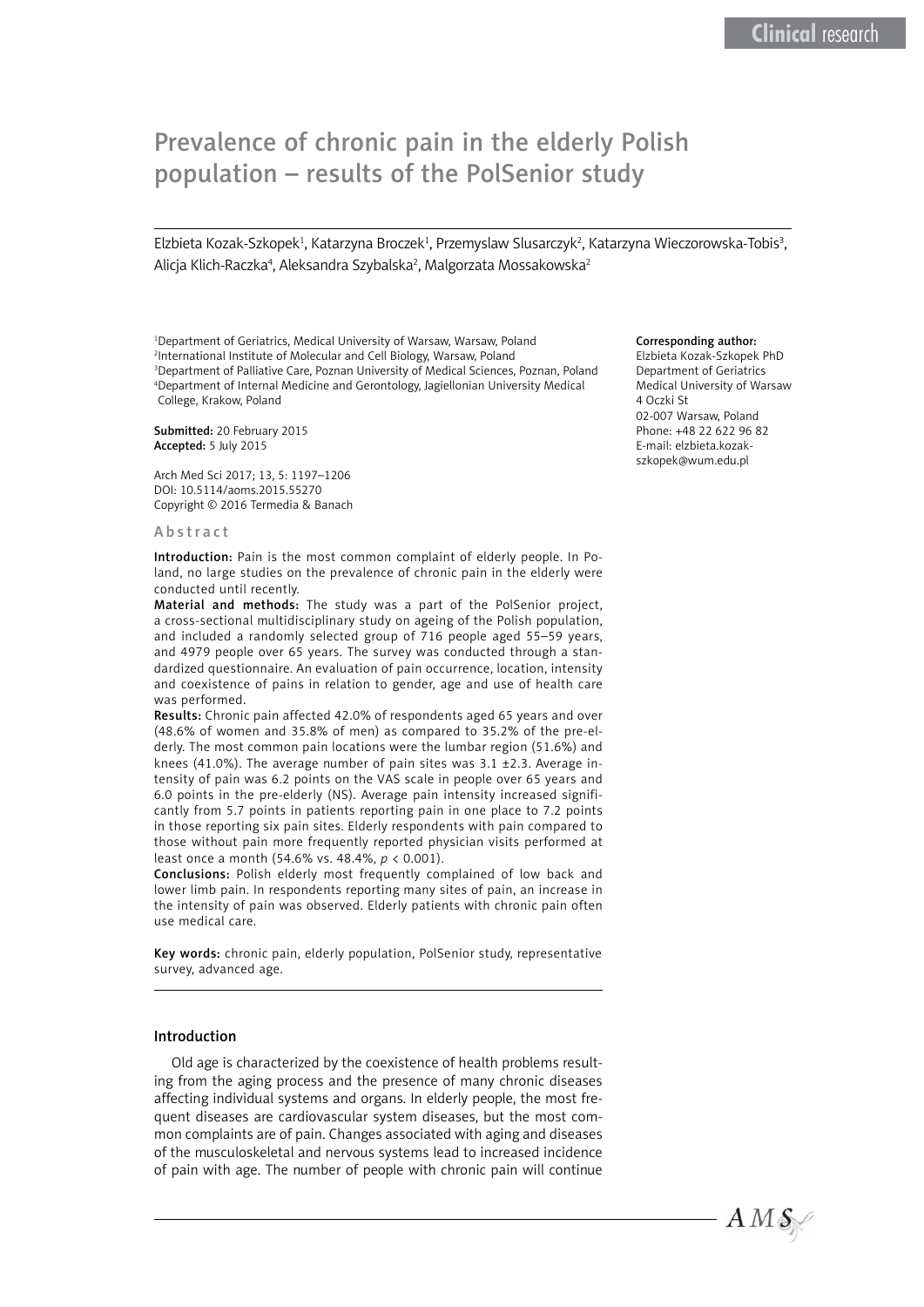to rise due to the lengthening of life expectancy and an increase in the proportion of older people in society [1].

The problem of chronic pain in the elderly is underestimated. Reported pain is often underestimated by both caregivers and physicians, and is perceived as belonging to the image of old age. The perception of chronic pain causes mood disorders, leading to a reduction of life activity [2, 3]. Chronic pain especially in the elderly is a risk factor for worsening mobility, increasing the risk of falls and their consequences [4]. Experiencing chronic pain worsens the patient's functional abilities and contributes to dependence on caregivers [5, 6]. The occurrence of chronic pain results in the overuse of analgesics and increases the frequency of health care utilization [7–9]. It can also significantly impair the quality of life of older people [10, 11].

Research on the prevalence of chronic pain typically involves the adult population [12]. In a pan-European study involving people over 18 years of age from 15 European countries and Israel, the prevalence of chronic pain ranged from 12% to 30% of respondents, and was the highest in Norway (30%), Poland (27%), and Italy (26%), and the lowest in Spain (12%) and the UK (13%) [13]. A report published in 2011, assessing the prevalence of pain in the European Union, based on data from an online database of the population of the UK, France, Spain, Germany and Italy, showed that one in five adult Europeans suffers from pain [14].

The prevalence of pain in the elderly has been evaluated in several European countries, Asia and the Americas. The results of these studies indicate a wide variation of pain occurrence, ranging from 25.2% in the Australian elderly population [15], through nearly 40% in the population of Spain [16] and the United States [17], to over 80% of seniors in the population of Brazil [18].

In Poland, no extensive studies on the prevalence and characteristics of chronic pain in the elderly have been conducted until recently.

The aim of the study was to assess the prevalence of chronic pain in the Polish elderly population and to characterize pains in terms of their occurrence, location, intensity, and depending on the age and sex of the respondents.

# Material and methods

The study was conducted in 5695 respondents, including 716 people aged 55–59 years and in 4979 people over the age of 65 years who participated in the PolSenior study, the largest ever cross-sectional multidisciplinary study of the elderly population in Poland. The study group was randomly selected from the population of Poles by a three-step schema (step 1 – municipality, step 2 – a village in the rural areas or street in urban areas, step  $3 -$  an address from the Universal Electronic System for Registration of the Population) to ensure representativeness of the sample. Groups by age included one cohort of pre-elderly adults (55–59 years) and six age cohorts of elderly people (65–69, 70–74, 75–79, 80–84, 85–89 and 90 and over). An equal number of respondents in designated age groups and an equal number of men and women in each age range were assumed. The PolSenior project methodology has been described in detail elsewhere [19].

The fieldwork was conducted from July 2008 to May 2010 by using a standardized questionnaire, filled out by a trained nurse during two visits to the respondent's place of residence.

Respondents answered the following questions about pain:

- Have you felt a nagging pain for longer than three months?
- Where it is localized (head, shoulder, neck, upper back, low back, hand, hip, knee, foot, leg, other location)? Respondents had the possibility of identifying multiple sites of pain.
- Which of these places is the most painful? It was necessary to identify one of these places.

Answers on pain perception were obtained from 2875 out of 2899 male respondents (99.2% response rate) and from 2776 out of 2796 female respondents (99.3% response rate).

Respondents who answered affirmatively to the question about the perception of pain were asked to rate the pain intensity on a scale of 0 to 10, where 0 is no pain and 10 is the greatest pain imaginable (Visual Analog Scale – VAS). The assessment of pain intensity was related to the currently most painful place. Data on pain intensity were obtained from 1097 out of 1162 women (94.4%) and 863 out of 911 men (94.7%) aged 65 years or more and from 140 out of 141 women (99.3%) and 109 out of 110 men (99.1%) aged 55–59 years.

Respondents were also asked how often they usually contacted their family doctor. The answer was obtained from 82.2% of respondents who answered the question about pain. This relatively low percentage was probably due to the fact that the question was placed in a section of the questionnaire performed during the second visit to the respondent, which did not always occur.

The study design with the number of participants and missing data is presented in Figure 1. An evaluation of all data acquired from respondents including pain occurrence, pain location, the coexistence of different sites of pain and pain intensity in relation to gender, age and the use of health care was performed.

The PolSenior project was approved by the Bioethics Commission of the Medical University of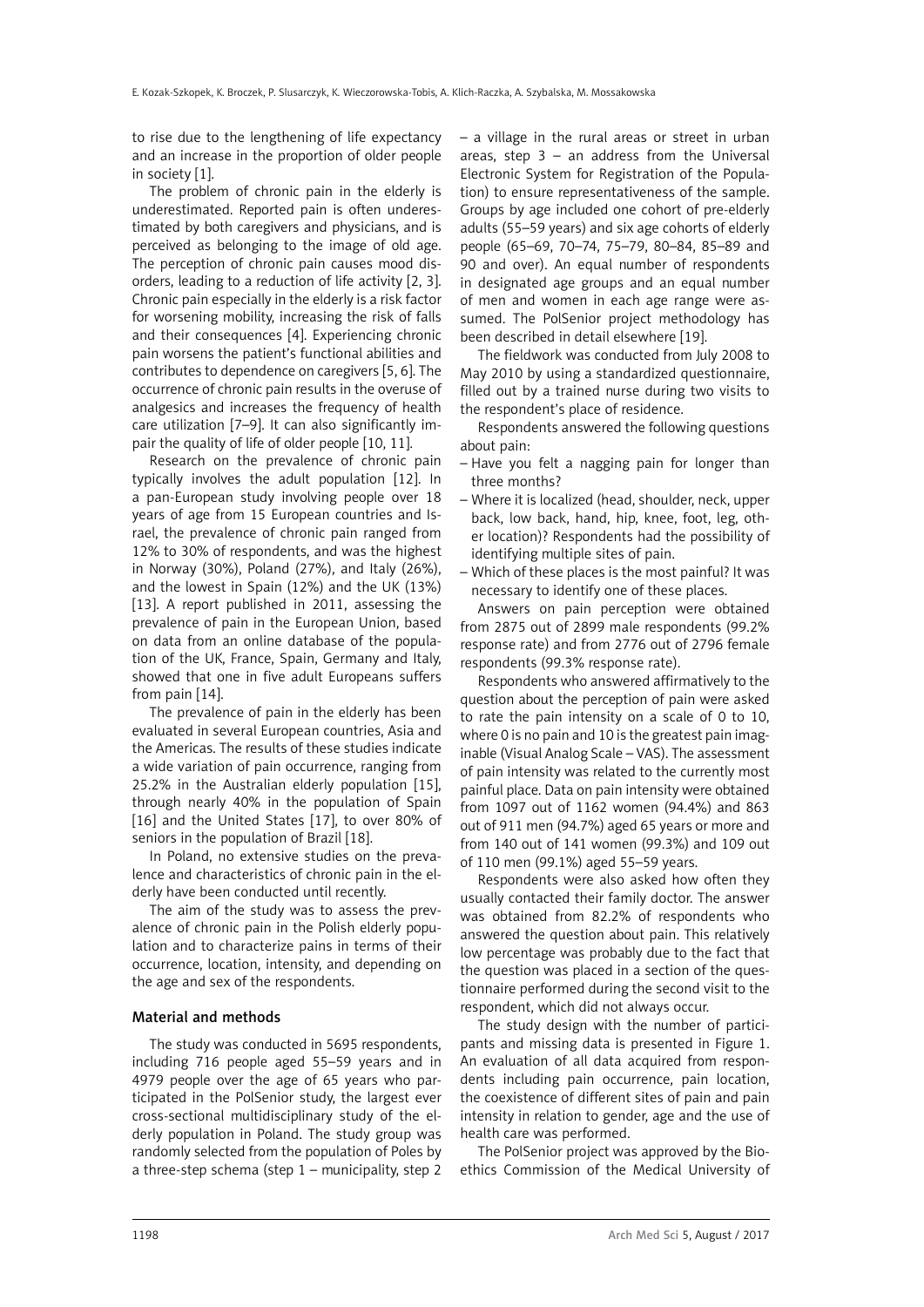

Figure 1. Characteristics of study groups

Silesia, Katowice. Each respondent or their caregiver signed an informed consent form.

A detailed analysis of such questions as prevalence of pain in correlation with socio-economic factors (marital status, education, occupation, place of living), functional performance, cognitive status and comorbidities was not addressed in this work and will be included in future publications.

#### Statistical analysis

The results were statistically analyzed using StatSoft Statistica. The significance of differences in mean values was tested using ANOVA. To analyze the prevalence of pain the  $\chi^2$  test was used, and, for age groups, the Cochran-Armitage test

for trend was applied. Because of the pairwise deletion of missing values, each analysis took into account a slightly different number of observations. To calculate the dissemination of pain in the whole group, statistical weights for reproducing the structure of the elderly population in Poland were used.

# Results

#### Prevalence of chronic pain

The incidence of pain in the surveyed women and men of the PolSenior population in each age group is shown in Table I. Significantly more subjects aged 65 and older reported experiencing chronic pain, compared with those aged 55–59

| Age group<br>[years] | N <sup>a</sup> | Total          |      | $N^{\rm a}$ |                | Men  | N <sup>a</sup> | Women          |      | P-value   |
|----------------------|----------------|----------------|------|-------------|----------------|------|----------------|----------------|------|-----------|
|                      | (100%)         | n <sup>b</sup> | %    | $(100\%)$   | n <sup>b</sup> | %    | $(100\%)$      | n <sup>b</sup> | %    |           |
| $55 - 59$            | 714            | 251            | 35.2 | 331         | 110            | 33.2 | 383            | 141            | 36.8 | NS.       |
| $65+$                | 4937           | 2073           | 42.0 | 2544        | 911            | 35.8 | 2393           | 1162           | 48.6 | & 0.001   |
| $65 - 69$            | 778            | 328            | 42.2 | 373         | 146            | 39.1 | 405            | 182            | 44.9 | <b>NS</b> |
| $70 - 74$            | 920            | 390            | 42.4 | 480         | 170            | 35.4 | 440            | 220            | 50.0 | & 0.001   |
| $75 - 79$            | 840            | 352            | 41.9 | 440         | 155            | 35.2 | 400            | 197            | 49.3 | & 0.001   |
| $80 - 84$            | 785            | 347            | 44.2 | 417         | 155            | 37.2 | 368            | 192            | 52.2 | & 0.001   |
| $85 - 89$            | 854            | 372            | 43.6 | 462         | 171            | 37.0 | 392            | 201            | 51.3 | & 0.001   |
| 90 and over          | 760            | 284            | 37.4 | 372         | 114            | 30.7 | 388            | 170            | 43.8 | < 0.001   |

Table I. Prevalence of chronic pain in women and men in different age groups of the PolSenior population

*Na – number of participants, nb – number of participants with chronic pain.*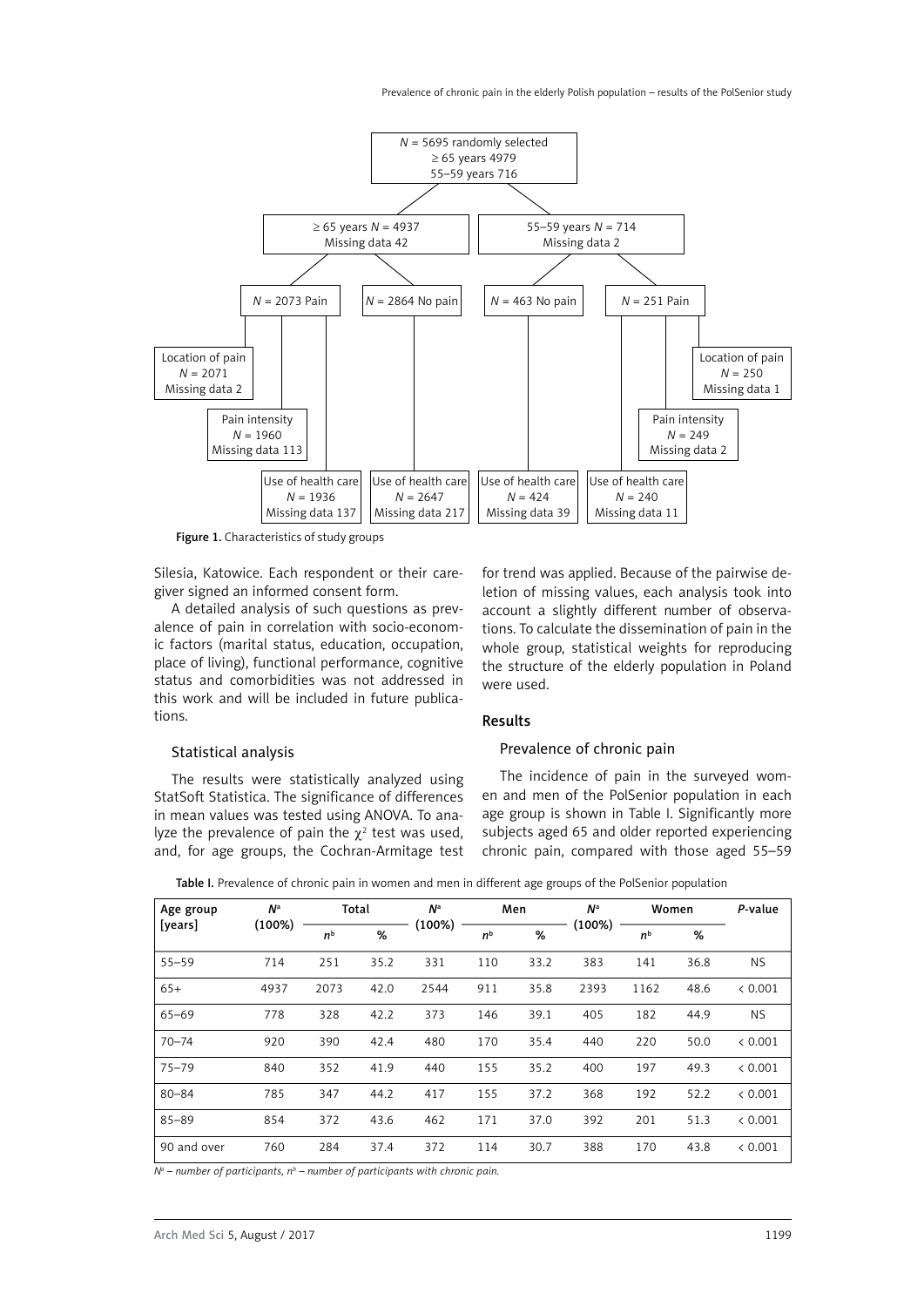years (42.0% vs. 35.2%, *p* < 0.001). Elderly women were significantly more likely to report pain compared to men in each age group. The highest percentage of people reporting pain was found among women aged 80–84 years (52.2%) and among men aged 65–69 years (39.1%), and the lowest in the group of women and men aged 90 years and more (43.8% and 30.7%, respectively).

After applying statistical weights to the data, it was calculated that in the Polish population of people aged 65 and over, chronic pain affects 43.8% of people – 48.2% of women and 36.5% of men.

## Location of pain

The most common location of pain among respondents with pain aged 65 years and more, both women and men, was the lumbar region (low back pain) (51.6%), and the least frequently reported was hand pain (17.2%) (Table II).

The prevalence of pain in relation to particular locations in subjects with pain in the age groups is presented in Table III. In the group of people between 65 and 79 years of age, the most prevalent was low back pain (55.9%), followed by legs (42.0%), knees (40.5%) and hips (29.2%), while in the group of over 80-year-olds the most common location was the legs (52.6%), followed by the lumbar area (47.1%) and knees (41.6%). Interestingly, the incidence of low back pain was highest in pre-elderly people (60.0%) and decreased in subsequent age groups to 44.4% in those over 90 years old ( $p < 0.001$ ,  $\chi^2$  test for trend). In contrast, the incidence of leg pain was lowest in people aged 55–59 years (39.2%) and increased with

age from 40.9% in the group of 65-69-year-olds to over 50% in people over 85 years (*p* < 0.001, χ<sup>2</sup> test for trend).

Pains in the hips and knees were nearly twice as common in women as in men (hips: 33.3% vs. 21.7%, knees: 49.9% vs. 29.7%, respectively). Knee pain was mostly reported by women aged 70–84 years, and men aged 65–69 years and those over 80 years.

Headaches were not significantly more frequent in people aged 55–59 years compared with those aged more than 65 years (27.6% vs. 23.8%, NS). However, among people over 65 years the incidence of headaches remained at a similar level in subsequent age groups (20.1–24.5%) and grew rapidly in people over 90 years old (35.9%, *p* < 0.001,  $\chi^2$  test for trend).

After applying statistical weights to forecast the data from the PolSenior population to the entire elderly Polish population, the lumbar region remained the most common site of pain (55.4%), followed by the knees (44.4%), legs (43.7%), hips (31.2%), upper back (26.5%), shoulder (24.9%) and head (21.6%).

## Co-occurrence of pain in multiple locations

In the study population of over 65-year-olds with pain, 1456 (70.3%) reported pain in at least two places, 993 (47.9%) in at least three places, 683 (33.0%) in at least four places, 467 (22.5%) in at least five places, 316 (15.3%) in at least six places, and 200 (9.7%) patients in at least seven places. No differences were observed in the coexistence of pain in multiple locations (at least two sites of pain) in people aged 65 years and more, compared

| Pain locations | N <sup>a</sup> |                | Total | N <sup>a</sup> |                | Men  | N <sup>a</sup> | Women          |      | P-value |
|----------------|----------------|----------------|-------|----------------|----------------|------|----------------|----------------|------|---------|
| $65+$          | $(100\%)$      | n <sup>b</sup> | %     | (100%)         | n <sup>b</sup> | %    | (100%)         | n <sup>b</sup> | %    |         |
| Head           | 2071           | 492            | 23.8  | 909            | 177            | 19.5 | 1162           | 315            | 27.1 | < 0.001 |
| Shoulder       |                | 471            | 22.7  |                | 171            | 18.8 |                | 300            | 25.8 | < 0.001 |
| Neck           |                | 434            | 21.0  |                | 152            | 16.7 |                | 282            | 24.3 | < 0.001 |
| Upper back     |                | 544            | 26.3  |                | 197            | 21.7 |                | 347            | 29.9 | < 0.001 |
| Lower back     |                | 1069           | 51.6  |                | 412            | 45.3 |                | 657            | 56.5 | < 0.001 |
| Hand           |                | 356            | 17.2  |                | 110            | 12.1 |                | 246            | 21.2 | < 0.001 |
| Hip            |                | 584            | 28.2  |                | 197            | 21.7 |                | 387            | 33.3 | < 0.001 |
| Knee           |                | 850            | 41.0  |                | 270            | 29.7 |                | 580            | 49.9 | < 0.001 |
| Foot           |                | 434            | 21.0  |                | 161            | 17.7 |                | 273            | 23.5 | 0.001   |
| Leg            |                | 977            | 47.2  |                | 403            | 44.3 |                | 574            | 49.4 | 0.022   |
| Others         |                | 229            | 11.1  |                | 95             | 10.5 |                | 134            | 11.5 | NS.     |

Table II. Location of pain in people with chronic pain aged 65 and more of the PolSenior population

 $N^a$  – number of participants who reported chronic pain and pain locations, n<sup>b</sup> – number of participants who reported chronic pain in *specified locations.*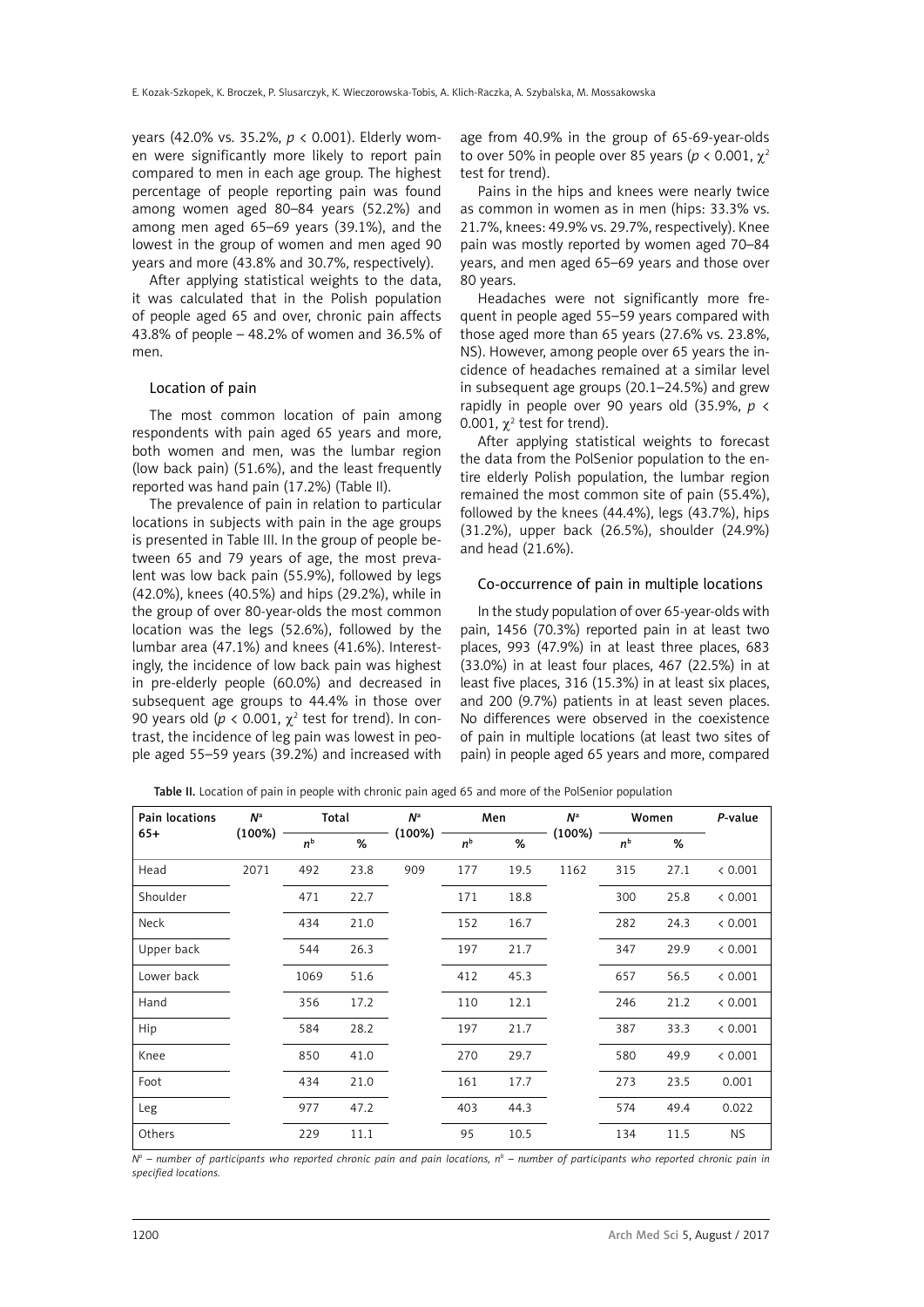| Foot<br>18.4<br>24.2<br>18.0<br>19.8<br>21.3<br>18.3<br>64<br>45<br>65<br>$83\,$<br>64<br>$\infty$<br>68<br>Knee<br>38.4<br>40.9<br>40.9<br>30.8<br>45.2<br>108<br>126<br>164<br>42.1<br>143<br>157<br>152<br>77<br>24.5<br>29.9<br>30.5<br>26.0<br>28.2<br>119<br>27.1<br>흪<br>95<br>98<br>65<br>$\rm 98$<br>83<br>$\overline{91}$<br>Hand<br>17.0<br>20.8<br>20.3<br>17.2<br>15.9<br>13.7<br>48<br>52<br>52<br>79<br>54<br>59<br>64<br>Lower back<br>54.6<br>60.0<br>56.9<br>50.0<br>56.1<br>160<br>46.1<br>186<br>126<br>150<br>184<br>191<br>222<br>Upper back<br>24.0<br>26.6<br>28.8<br>22.9<br>30.8<br>24.5<br>120<br>75<br>85<br>99<br>$\overline{7}$<br>84<br>$\overline{8}1$<br>×<br>24.0<br>21.6<br>22.3<br>19.1<br>21.0<br>20.7<br>ن<br>ع<br>59<br>60<br>73<br>77<br>$\overline{71}$<br>87<br>67<br>Shoulder<br>23.9<br>17.5<br>26.0<br>22.6<br>24.9<br>25.4<br>89<br>65<br>$83\,$<br>63<br>59<br>$\overline{7}$<br>56<br>Head<br>21.5<br>22.0<br>24.5<br>27.6<br>20.1<br>20.7<br>102<br>66<br>77<br>$\overline{91}$<br>84<br>72<br>69<br>8 <sup>o</sup><br>$\%$<br>$\%$<br>$\%$<br>$\%$<br>$\%$<br>$\mathtt{z}$<br>$\thickapprox$<br>$\approx$<br>$\approx$<br>$\approx$<br>$\thickapprox$<br>$\approx$<br>[years]<br>$75 - 79$<br>$65 - 69$<br>$55 - 59$<br>80-84<br>$85 - 99$<br>$70 - 74$<br>$\overline{6}$<br>$\wedge$ |          |      |      |      |      |      | pain<br>Location of |      |      |      |      |                 |  |
|-----------------------------------------------------------------------------------------------------------------------------------------------------------------------------------------------------------------------------------------------------------------------------------------------------------------------------------------------------------------------------------------------------------------------------------------------------------------------------------------------------------------------------------------------------------------------------------------------------------------------------------------------------------------------------------------------------------------------------------------------------------------------------------------------------------------------------------------------------------------------------------------------------------------------------------------------------------------------------------------------------------------------------------------------------------------------------------------------------------------------------------------------------------------------------------------------------------------------------------------------------------------------------------------------------------------------------------------|----------|------|------|------|------|------|---------------------|------|------|------|------|-----------------|--|
|                                                                                                                                                                                                                                                                                                                                                                                                                                                                                                                                                                                                                                                                                                                                                                                                                                                                                                                                                                                                                                                                                                                                                                                                                                                                                                                                         |          |      |      |      |      |      |                     |      |      |      | Leg  | <b>Others</b>   |  |
|                                                                                                                                                                                                                                                                                                                                                                                                                                                                                                                                                                                                                                                                                                                                                                                                                                                                                                                                                                                                                                                                                                                                                                                                                                                                                                                                         |          |      |      |      |      |      |                     |      |      |      | 98   | $\overline{31}$ |  |
|                                                                                                                                                                                                                                                                                                                                                                                                                                                                                                                                                                                                                                                                                                                                                                                                                                                                                                                                                                                                                                                                                                                                                                                                                                                                                                                                         |          |      |      |      |      |      |                     |      |      |      | 39.2 | 12.4            |  |
|                                                                                                                                                                                                                                                                                                                                                                                                                                                                                                                                                                                                                                                                                                                                                                                                                                                                                                                                                                                                                                                                                                                                                                                                                                                                                                                                         |          |      |      |      |      |      |                     |      |      |      | 134  | 43              |  |
|                                                                                                                                                                                                                                                                                                                                                                                                                                                                                                                                                                                                                                                                                                                                                                                                                                                                                                                                                                                                                                                                                                                                                                                                                                                                                                                                         |          |      |      |      |      |      |                     |      |      |      | 40.9 | 13.1            |  |
|                                                                                                                                                                                                                                                                                                                                                                                                                                                                                                                                                                                                                                                                                                                                                                                                                                                                                                                                                                                                                                                                                                                                                                                                                                                                                                                                         |          |      |      |      |      |      |                     |      |      |      | 175  | 47              |  |
|                                                                                                                                                                                                                                                                                                                                                                                                                                                                                                                                                                                                                                                                                                                                                                                                                                                                                                                                                                                                                                                                                                                                                                                                                                                                                                                                         |          |      |      |      |      |      |                     |      |      |      | 44.9 | 12.1            |  |
|                                                                                                                                                                                                                                                                                                                                                                                                                                                                                                                                                                                                                                                                                                                                                                                                                                                                                                                                                                                                                                                                                                                                                                                                                                                                                                                                         |          |      |      |      |      |      |                     |      |      |      | 140  | 35              |  |
|                                                                                                                                                                                                                                                                                                                                                                                                                                                                                                                                                                                                                                                                                                                                                                                                                                                                                                                                                                                                                                                                                                                                                                                                                                                                                                                                         |          |      |      |      |      |      |                     |      |      |      | 40.0 | 10.0            |  |
|                                                                                                                                                                                                                                                                                                                                                                                                                                                                                                                                                                                                                                                                                                                                                                                                                                                                                                                                                                                                                                                                                                                                                                                                                                                                                                                                         |          |      |      |      |      |      |                     |      |      |      | 174  | 35              |  |
|                                                                                                                                                                                                                                                                                                                                                                                                                                                                                                                                                                                                                                                                                                                                                                                                                                                                                                                                                                                                                                                                                                                                                                                                                                                                                                                                         |          |      |      |      |      |      |                     |      |      |      | 50.1 | 10.1            |  |
|                                                                                                                                                                                                                                                                                                                                                                                                                                                                                                                                                                                                                                                                                                                                                                                                                                                                                                                                                                                                                                                                                                                                                                                                                                                                                                                                         |          |      |      |      |      |      |                     |      |      |      | 202  | $\overline{32}$ |  |
|                                                                                                                                                                                                                                                                                                                                                                                                                                                                                                                                                                                                                                                                                                                                                                                                                                                                                                                                                                                                                                                                                                                                                                                                                                                                                                                                         |          |      |      |      |      |      |                     |      |      |      | 54.3 | 8.6             |  |
|                                                                                                                                                                                                                                                                                                                                                                                                                                                                                                                                                                                                                                                                                                                                                                                                                                                                                                                                                                                                                                                                                                                                                                                                                                                                                                                                         |          |      |      |      |      |      |                     |      |      |      | 152  | 37              |  |
|                                                                                                                                                                                                                                                                                                                                                                                                                                                                                                                                                                                                                                                                                                                                                                                                                                                                                                                                                                                                                                                                                                                                                                                                                                                                                                                                         | $\aleph$ | 35.9 | 22.2 | 20.8 | 28.5 | 44.4 | 19.0                | 29.2 | 38.0 | 23.9 | 53.5 | 13.0            |  |
| 479<br>927<br>649<br>408<br>1219<br>616<br>494<br>536<br>561<br>$\geq$<br><b>Total</b>                                                                                                                                                                                                                                                                                                                                                                                                                                                                                                                                                                                                                                                                                                                                                                                                                                                                                                                                                                                                                                                                                                                                                                                                                                                  |          |      |      |      |      |      |                     |      |      |      | 1075 | 260             |  |

 $\overline{\phantom{0}}$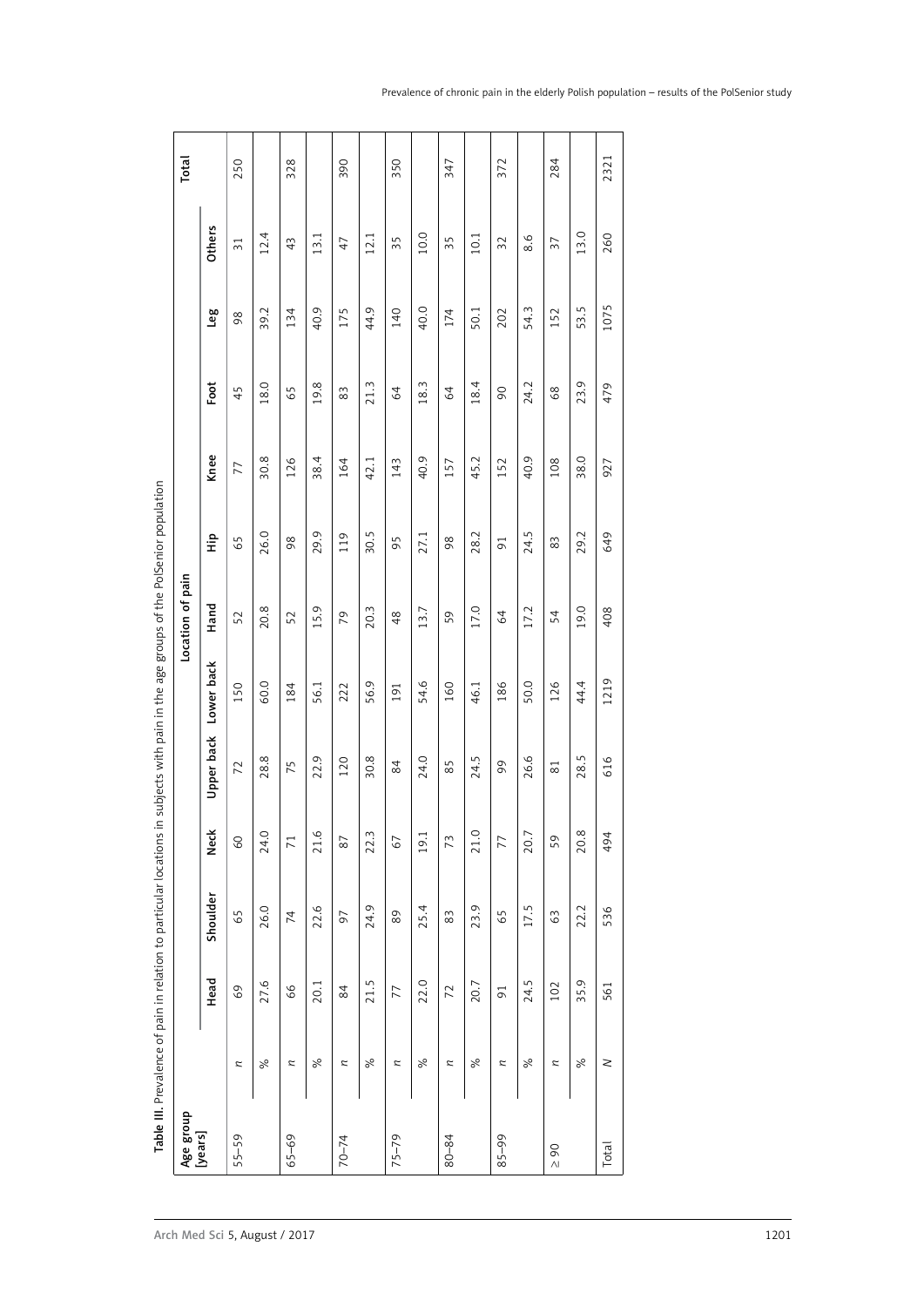E. Kozak-Szkopek, K. Broczek, P. Slusarczyk, K. Wieczorowska-Tobis, A. Klich-Raczka, A. Szybalska, M. Mossakowska

| Age group   |      | Total               |      | Men                 | Women | P-value             |           |
|-------------|------|---------------------|------|---------------------|-------|---------------------|-----------|
| [years]     | Mean | $±$ SD <sup>a</sup> | Mean | $±$ SD <sup>a</sup> | Mean  | $±$ SD <sup>a</sup> |           |
| $55 - 59$   | 3.1  | 2.4                 | 2.7  | 2.1                 | 3.5   | 2.6                 | 0.016     |
| $65+$       | 3.1  | 2.3                 | 2.6  | 1.9                 | 3.5   | 2.4                 | < 0.001   |
| 65-69       | 3.0  | 2.1                 | 2.5  | 1.9                 | 3.4   | 2.2                 | < 0.001   |
| $70 - 74$   | 3.3  | 2.4                 | 2.6  | 1.9                 | 3.8   | 2.5                 | < 0.001   |
| 75-79       | 3.0  | 2.1                 | 2.4  | 1.7                 | 3.4   | 2.2                 | < 0.001   |
| $80 - 84$   | 3.1  | 2.2                 | 2.8  | 2.0                 | 3.3   | 2.3                 | 0.019     |
| $85 - 89$   | 3.1  | 2.2                 | 2.4  | 1.7                 | 3.7   | 2.5                 | & 0.001   |
| 90 and over | 3.3  | 2.6                 | 2.9  | 2.2                 | 3.5   | 2.8                 | <b>NS</b> |

Table IV. Number of pain sites in subjects with chronic pain in the PolSenior population

*SDa – standard deviation.*

with the pre-elderly (70.3% vs. 66.8%, NS). Among respondents aged over 65 years co-occurrence of pain in different locations was significantly more frequently reported by women than by men (76.7% vs. 62.2%, *p* < 0.005). The average number of reported sites of pain among women compared to men in each age group was significantly higher and did not change with age (Table IV).

Participants of the PolSenior study reported an average of 3.1 locations of chronic pain. The average number of painful places calculated after applying the sample weighting for the entire population of Polish people aged 65 and more is 3.2 ±2.3 (median 2; 95% confidence interval for the mean: 3.1–3.3).

## Intensity of pain

Table V shows the mean pain severity in subjects with chronic pain. The average intensity of pain was 6.2 points on the VAS scale in patients over 65 years and 6.0 points in those aged 55–59 years (NS). The intensity of pain in people over 65 years was significantly higher in women than in men (6.5 points vs. 5.9 points, *p* < 0.001). Women felt significantly stronger pain than men in the 5-year age cohorts of 70 to 89 years of age, while in the younger age groups and among people over 90 years, there was no difference between the sexes. The intensity of pain in subsequent age cohorts of people over 65 years of age, men as well as women, did not change significantly.

Mild pain (1–4 points on the VAS scale) was felt by 20.3% of all respondents (16.9% of women and 24.6% of men, *p* < 0.001), moderate pain (5–7 points on the VAS scale) was felt by 48.5% of patients (46.4% and 51.1% respectively, *p* < 0.05), whereas strong pain (8–10 points on the VAS scale) was felt by 31.3% of the respondents (36.7% and 24.3% respectively, *p* < 0.001). There was no difference in the incidence of mild, moderate, and severe pain with age, in both women and men.

## Pain intensity and pain location

The highest intensity of pain was reported by study subjects with pain in the hips (6.5 points

| Age group   |      | Total               |      | Men                 | Women | P-value             |           |
|-------------|------|---------------------|------|---------------------|-------|---------------------|-----------|
| [years]     | Mean | $±$ SD <sup>a</sup> | Mean | $±$ SD <sup>a</sup> | Mean  | $±$ SD <sup>a</sup> |           |
| $55 - 59$   | 6.0  | 2.0                 | 5.8  | 2.1                 | 6.2   | 1.9                 | <b>NS</b> |
| $65+$       | 6.2  | 2.1                 | 5.9  | 2.0                 | 6.5   | 2.1                 | < 0.001   |
| $65 - 69$   | 6.1  | 2.1                 | 5.9  | 2.0                 | 6.3   | 2.1                 | <b>NS</b> |
| $70 - 74$   | 6.3  | 2.1                 | 5.8  | 1.9                 | 6.7   | 2.1                 | < 0.001   |
| $75 - 79$   | 6.3  | 2.0                 | 5.8  | 2.0                 | 6.6   | 2.0                 | < 0.001   |
| $80 - 84$   | 6.4  | 2.1                 | 6.0  | 2.1                 | 6.7   | 2.0                 | < 0.005   |
| $85 - 89$   | 6.1  | 2.1                 | 5.7  | 1.9                 | 6.4   | 2.1                 | & 0.005   |
| 90 and over | 6.1  | 2.2                 | 6.0  | 1.9                 | 6.3   | 2.3                 | <b>NS</b> |

Table V. Pain intensity measured by visual analog scale (VAS) in subjects with chronic pain in the PolSenior population

*SDa – standard deviation.*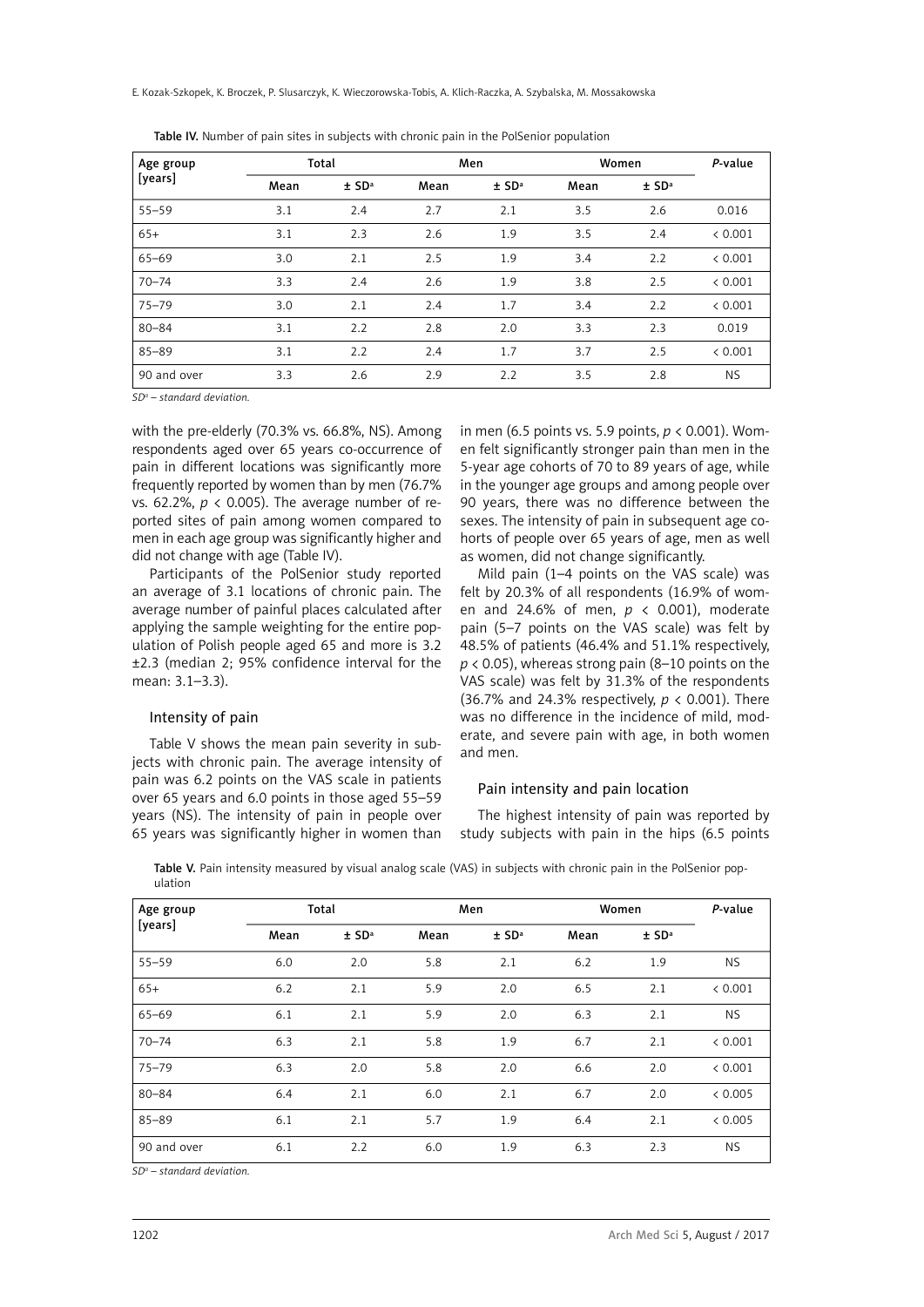on the VAS scale), followed by pain in the knees (6.4 points), feet (6.4 points), neck (6.3 points), legs (6.3 points), lumbosacral region (6.2 points), hands (6.0 points) and upper back (6.0 points). The observed differences between the intensities of pain in different locations showed no statistically significant relationship. Analysis of variance showed a significant difference only between the intensity of pain in the hip as compared with shoulder pain (*p* < 0.005).

# Pain intensity and pain co-occurrence in multiple locations

Self-assessment of pain intensity was analyzed in relation to the currently most painful site depending on the number of pain locations reported by the subjects (Figure 2). An increase in pain intensity with the number of pain sites was observed (*p* < 0.001, ANOVA). Average pain intensity increased significantly from 5.7 points in patients reporting pain in one place up to 7.2 points in those reporting six or more painful places.

### Pain and the use of health care

People with pain aged 65 years and more compared to those without pain significantly more often reported seeking the advice of a family doctor a few times a month (54.6% vs. 48.4%, *p* < 0.001). The proportion of people reporting seeking a health practitioner's advice only a few times a year was significantly higher among those reporting no pain compared with those with pain (48.4% vs. 43.6%, *p* < 0.005). Contacting a family doctor less than once a year was observed in 3.2% of those not reporting pain and 1.8% of those with pain ( $p < 0.005$ ).

### Discussion

The results of studies on the prevalence of chronic pain in the elderly are quite divergent due to different criteria for chronic pain, pain intensity scales used, the populations studied (residents of their own homes, senior homes, long-term care institutions) or research methods (questionnaire and medical surveys, personal user surveys, telephone surveys or only on the basis of medical records and various registers). The nature of the Pol-Senior study was a survey conducted by a trained nurse at the respondent's place of residence.

Most projects describe groups of subjects in accordance with the age distribution in the population, resulting in a low proportion of respondents in the oldest age groups [20–22]. The Pol-Senior study used equally-numbered, 5-year age cohorts. The size of the studied cohorts allowed the assessment of trends due to age, with particular emphasis on the oldest age groups. The use of statistical weights for the population age



Figure 2. Relation of pain intensity to pain co-occurrence in multiple locations in subjects with chronic pain in the PolSenior population

structure helped to determine the prevalence of pain in Polish elderly. In the group surveyed within the PolSenior study, 42% of respondents aged 65 years and more reported chronic pain, which means that 43.8% of the elderly population of Poles suffers from chronic pain.

Similar prevalence of pain was found in the senior population of Spain (39.5%) [16], Norway (32.5%) [23], the United States (39.8%) [17], and the United Kingdom (46%) [24]. A higher prevalence of pain in elderly patients was observed in the population of Korea (60%) [20], and lower in the Australian population (25.2%) [15]. Extremely high incidence of pain (71.4%) was found among the population of Catalonia [25]. Similar values (70–80%) were observed among residents of senior homes and nursing homes in Poland [26]. It should be emphasized that in the PolSenior population, only 1% of respondents were institutionalized.

In the present study, chronic pain was more frequently reported in women than in men in each age group. The most frequent complaints of pain were reported by women aged 80–84 years (every second respondent) and men aged 65–69 years (four out of ten respondents) and, interestingly, least often by men and women aged 90 years and more (every third man and every fourth woman). In a Canadian study [27], the occurrence of pain increased in successive age groups and was greatest in nonagenarians (37.5% of the women and 28% of men). The prevalence of chronic musculoskeletal pain among British seniors attained a maximum (50%) in the group aged 55–64 years, while in people aged 65–74 years it was 42%, and in people over 75 years it was 46% [24]. In the Australian study [28], as in the Polish study, the incidence of chronic pain was the most common in men aged 65–69 and women aged 80–84 years.

The topography of pain changes with age. Studies show that middle-aged people feel pain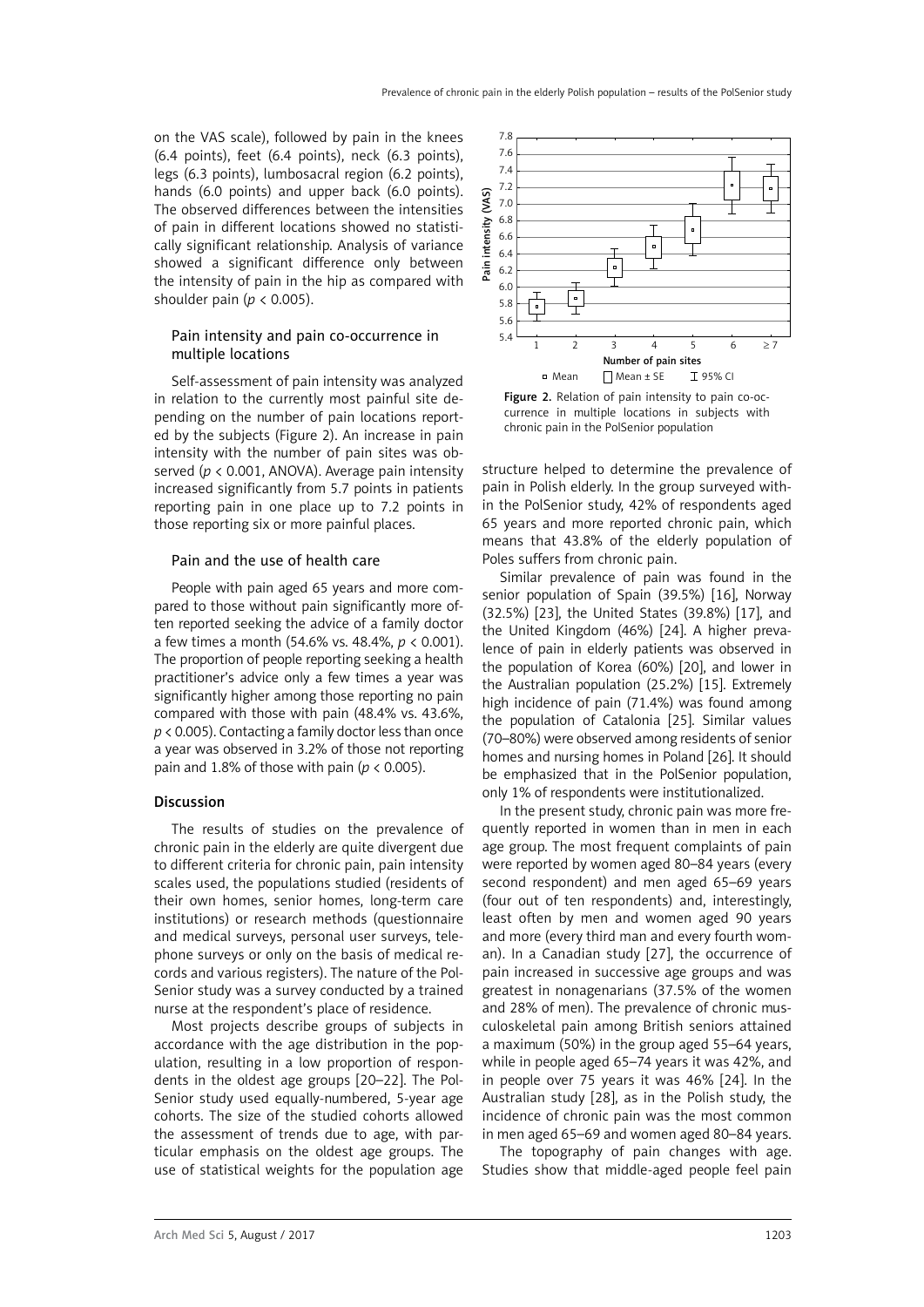most frequently in the lumbosacral region, shoulders, upper limbs, and head, whereas in the elderly the pain resides dominantly in the lower limbs [17, 22, 29].

In the PolSenior study, the incidence of low back pain was highest in the pre-elderly group (55–59 years – 60%) and lowest in those over 90 years (44.4%). However, the occurrence of lower limb pain grew with age and was most frequent in 90-year-olds (53.5%). In the Korean elderly population, back pain was more frequent (72.6%) than pain of the lower extremities (59%) [20].

In contrast, British [24] and Spanish [16] elderly subjects most frequently reported pain of the lower limbs. In the Finnish group of seniors aged 75 years and more, the most common site of pain was the lower limbs (40%), reported almost twice as frequently as the lumbosacral region (21%) [30].

It seems that the occurrence of headaches in the elderly is underestimated [31]. In the British study, it was observed that the prevalence of headaches was at a similar level in people between 18 and 54 years of age, and decreased to 5% in the oldest age group aged 75–101 years [24]. The Spanish study found that headaches were most common in those aged 18–29 years (29%) and least common in people over 65 years (7.5%) [16]. In contrast, in the PolSenior study population, every fifth person aged 65–69 years and every third person aged 90 years and more suffered from headaches. Similarly, seniors in the Catalan population aged over 85 years experienced headaches more often than younger elderly (34.9% vs. 32%) [25]. The occurrence of head and neck pains may be a significant problem in the elderly, as they were reported by 33.3% and 54%, respectively, of the Catalan population [25] as compared to 23.8% and 21%, respectively, of the PolSenior study population.

The coexistence of many ailments is characteristic for the elderly. This also applies to feeling pains in different locations. In the PolSenior study, seven out of ten people with chronic pain reported pain in at least two locations (70.3%), every second respondent in at least three places (47.9%), onethird in at least four sites (33%), and every fourth person in at least five locations (22.5%). Almost every tenth person reported pain in at least seven locations. The greater the number of sites of pain reported, the greater was the predominance of women over men. Similarly, in the NorStOP study, older women compared to men were more likely to report the coexistence of pain in more than seven locations [22]. In a study of Korean seniors, pain in three or more locations was reported by 44% of women compared with 18% of men [20]. Nearly two-thirds (63%) of people with chronic pain among adult residents of Olmsted County (USA) also reported multiple sites of pain [29].

Participants of the PolSenior study reported an average of 3.1 locations of chronic pain, and respondents of the Catalan study an average of 4.4 [25]. Among both the Polish and Catalan study population, the number of painful areas was significantly higher among women than men across the age spectrum.

There were no significant changes in pain intensity with age. Average pain intensity was quite high (6.2 points), every other person with chronic pain had moderate pain, and one-third had pain of high intensity. Mild to moderate pain was reported more frequently by men than women. The strongest pain was reported by those with pain of the hips, knees, and lumbosacral region, and the weakest in case of headaches. Higher pain intensity was reported by people who suffered from the co-occurrence of pain in several locations.

The study of pain intensity in the Finnish population aged over 75 years showed that 62% of respondents with chronic pain felt pain of a strong or moderate degree [30]. Similarly, high intensity of pain was reported by surveyed Canadian seniors: 55% of respondents with chronic pain felt moderate pain and 18% severe pain [32]. In a study of the Brazilian elderly, moderate pain was reported by 36% of respondents, with strong and very strong pain reported by as many as 34% of respondents [18]. Among inhabitants of Danish residential homes, 85% reported pain intensity of 4 points or higher according to the Numerical Rating Scale (NRS) [33]. Most research shows that pain intensity is greater in people over 65 years of age than in younger ones, and higher in women than in men [34]. However, a recent study conducted in the Netherlands showed similar back pain intensity in age groups of 55–74 and 75 years and more [35].

In the PolSenior study, people with chronic pain significantly more often sought the advice of a family doctor than those without pain. The problem of pain in a family doctor's practice is very prevalent, but still underestimated [36]. Family doctors spend very little time identifying the problem of pain in the elderly [37]. Questions about the occurrence of pain, its location, intensity, and impact on daily functioning should therefore always be taken into account in interviews with older medical patients [38].

Future research including adequate representation of the oldest old, as in the PolSenior project, is needed, since it is the fastest growing segment of the older population.

In conclusion, the aging of the population is associated with high incidence of chronic pain, especially in women. Elderly people in Poland most frequently report pain of the lumbosacral region and lower limbs. Elderly people, especially women,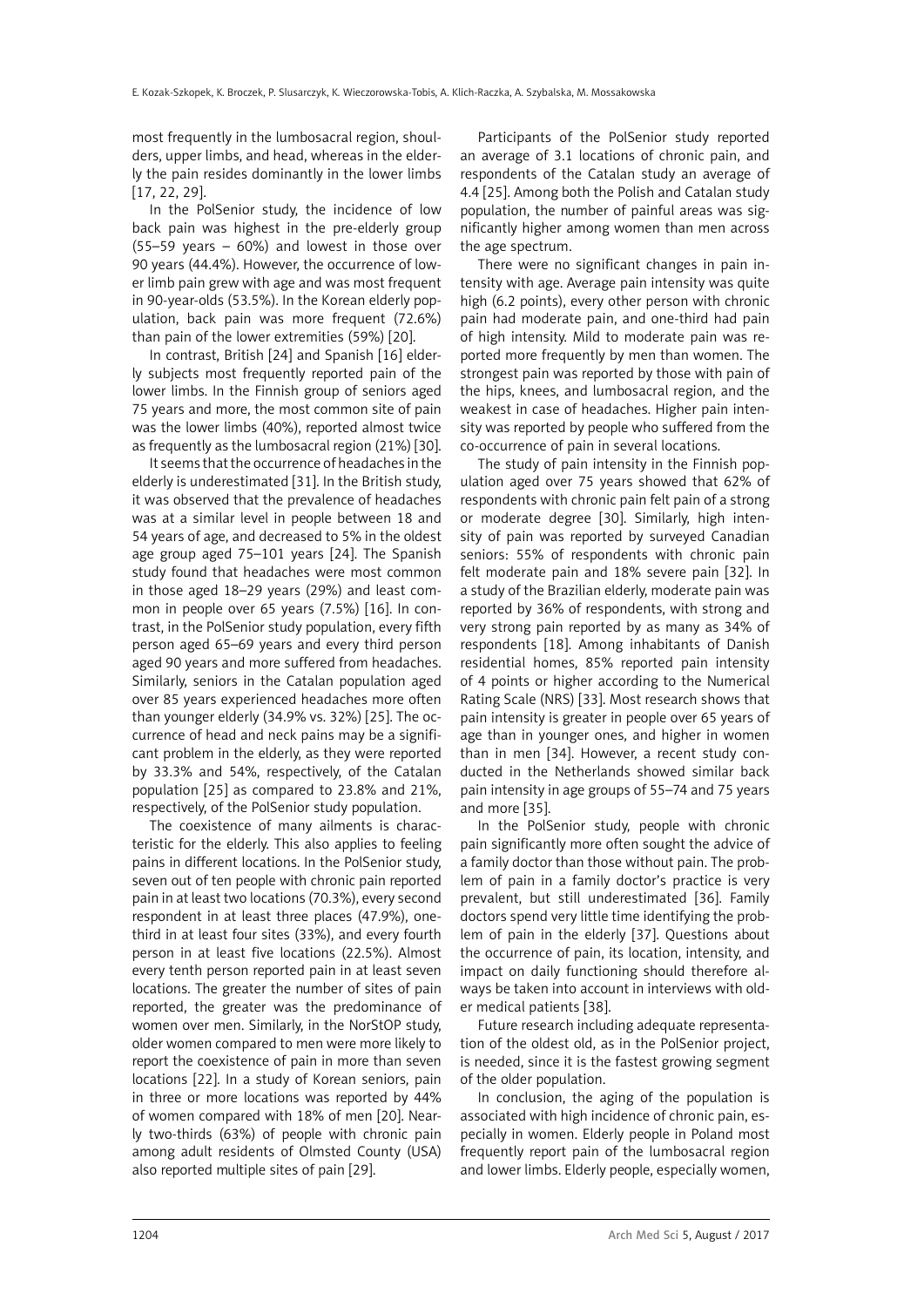are characterized by coexistence of pain in multiple locations. The intensity of pain increases with the number of pain sites. Elderly patients with chronic pain more often seek medical advice.

# Acknowledgments

Implemented under publicly funded project entitled "Medical, psychological, sociological and economic aspects of aging in Poland" – PolSenior, no. PBZ-MEIN-9/2/2006, The Ministry of Science and Higher Education.

# Conflict of interest

The authors declare no conflict of interest.

#### References

- 1. Ahacic K, Kareholt I. Prevalence of musculoskeletal pain in the general Swedish population from 1968 to 2002: age, period, and cohort patterns. Pain 2010; 151: 206-14.
- 2. Mossey JM, Gallagher RM, Tirumalasetti F. The effects of pain and depression on physical functioning in elderly residents of a continuing care retirement community. Pain Med 2000; 1: 340-50.
- 3. Oladeji BD, Makanjuola VA, Esan OB, Gureje O. Chronic pain conditions and depression in the Ibadan Study of Ageing. Int Psychogeriatr 2011; 23: 923-9.
- 4. Leveille SG, Jones RN, Kiely DK, et al. Chronic musculoskeletal pain and the occurrence of falls in an older population. JAMA 2009; 302: 2214-21.
- 5. Muszalik M, Kedziora-Kornatowska K, Kornatowski T. Functional assessment and health-related quality of life (HRQOL) of elderly patients on the basis of the functional assessment of chronic illness therapy (FACIT)-F questionnaire. Arch Gerontol Geriatr 2009; 49: 404-8.
- 6. Torvik K, Kaasa S, Kirkevold O, Rustoen T. Pain and quality of life among residents of Norwegian nursing homes. Pain Manag Nurs 2010; 11: 35-44.
- 7. Blyth FM, March LM, Brnabic AJ, Cousins MJ. Chronic pain and frequent use of health care. Pain 2004; 111: 51-8.
- 8. McLachlan AJ, Bath S, Naganathan V, et al. Clinical pharmacology of analgesic medicines in older people: impact of frailty and cognitive impairment. Br J Clin Pharmacol 2011; 71: 351-64.
- 9. Shah RC, Buchman AS, Boyle PA, et al. Musculoskeletal pain is associated with incident mobility disability in community-dwelling elders. J Gerontol A Biol Sci Med Sci 2011; 66: 82-8.
- 10. Ordu Gokkaya NK, Gokce-Kutsal Y, Borman P, et al. Pain and quality of life (QoL) in elderly: the Turkish experience. Arch Gerontol Geriatr 2012; 55: 357-62.
- 11. Ozturk A, Simsek TT, Yumin ET, Sertel M, Yumin M. The relationship between physical, functional capacity and quality of life (QoL) among elderly people with a chronic disease. Arch Gerontol Geriatr 2011; 53: 278-83.
- 12. Reid KJ, Harker J, Bala MM, et al. Epidemiology of chronic non-cancer pain in Europe: narrative review of prevalence, pain treatments and pain impact. Curr Med Res Opin 2011; 27: 449-62.
- 13. Breivik H, Collett B, Ventafridda V, Cohen R, Gallacher D. Survey of chronic pain in Europe: prevalence, impact on daily life, and treatment. Eur J Pain 2006; 10: 287-333.
- 14. Langley PC. The prevalence, correlates and treatment of pain in the European Union. Curr Med Res Opin 2011; 27: 463-80.
- 15. Currow DC, Agar M, Plummer JL, Blyth FM, Abernethy AP. Chronic pain in South Australia – population levels that interfere extremely with activities of daily living. Aust N Z J Public Health 2010; 34: 232-9.
- 16. Catala E, Reig E, Artes M, Aliaga L, Lopez JS, Segu JL. Prevalence of pain in the Spanish population: telephone survey in 5000 homes. Eur J Pain 2002; 6: 133-40.
- 17. Johannes CB, Le TK, Zhou X, Johnston JA, Dworkin RH. The prevalence of chronic pain in United States adults: results of an Internet-based survey. J Pain 2010; 11: 1230-9.
- 18. Skare TL, Roesler E, Bataglin F. Chronic pain in older adults – a perspective from Brazil. Clinical Geriatrics 2010; 18(18)-september, www.consultant360.com/articles/chronic-pain-older-adults-perspective-brazil.
- 19. Bledowski P, Mossakowska M, Chudek J, et al. Medical, psychological and socioeconomic aspects of aging in Poland: assumptions and objectives of the PolSenior project. Exp Gerontol 2011; 46: 1003-9.
- 20. Baek SR, Lim JY, Park JH, et al. Prevalence of musculoskeletal pain in an elderly Korean population: results from the Korean Longitudinal Study on Health and Aging (KLoSHA). Arch Gerontol Geriatr 2010; 51: e46-51.
- 21. Kamaleri Y, Natvig B, Ihlebaek CM, Benth JS, Bruusgaard D. Number of pain sites is associated with demographic, lifestyle, and health-related factors in the general population. Eur J Pain 2008; 12: 742-8.
- 22. Thomas E, Peat G, Harris L, Wilkie R, Croft PR. The prevalence of pain and pain interference in a general population of older adults: cross-sectional findings from the North Staffordshire Osteoarthritis Project (NorStOP). Pain 2004; 110: 361-8.
- 23. Rustoen T, Wahl AK, Hanestad BR, Lerdal A, Paul S, Miaskowski C. Prevalence and characteristics of chronic pain in the general Norwegian population. Eur J Pain 2004; 8: 555-65.
- 24. Parsons S, Breen A, Foster NE, et al. Prevalence and comparative troublesomeness by age of musculoskeletal pain in different body locations. Fam Pract 2007; 24: 308-16.
- 25. Miro J, Paredes S, Rull M, et al. Pain in older adults: a prevalence study in the Mediterranean region of Catalonia. Eur J Pain 2007; 11: 83-92.
- 26. Zyczkowska J, Szczerbinska K, Jantzi MR, Hirdes JP. Pain among the oldest old in community and institutional settings. Pain 2007; 129: 167-76.
- 27. Meana M, Cho R, DesMeules M. Chronic pain: the extra burden on Canadian women. BMC Womens Health 2004; 4 Suppl 1: S17.
- 28. Blyth FM, March LM, Brnabic AJ, Jorm LR, Williamson M, Cousins MJ. Chronic pain in Australia: a prevalence study. Pain 2001; 89: 127-34.
- 29. Watkins EA, Phil D, Wollan PC, Melton LJ, Yawn BP. A population in pain: report from the Olmsted County health study. Pain Med 2008; 9: 166-74.
- 30. Karttunen N, Lihavainen K, Sipila S, Rantanen T, Sulkava R, Hartikainen S. Musculoskeletal pain and use of analgesics in relation to mobility limitation among community-dwelling persons aged 75 years and older. Eur J Pain 2012; 16: 140-9.
- 31. Thomas E, Boardman HF, Croft PR. Why do older people report fewer headaches? Gerontology 2005; 51: 322-8.
- 32. Ramage-Morin PL. Chronic pain in Canadian seniors. Health Rep (Statistics Canada, Catalogue 82-003) 2008; 19: 1-16.